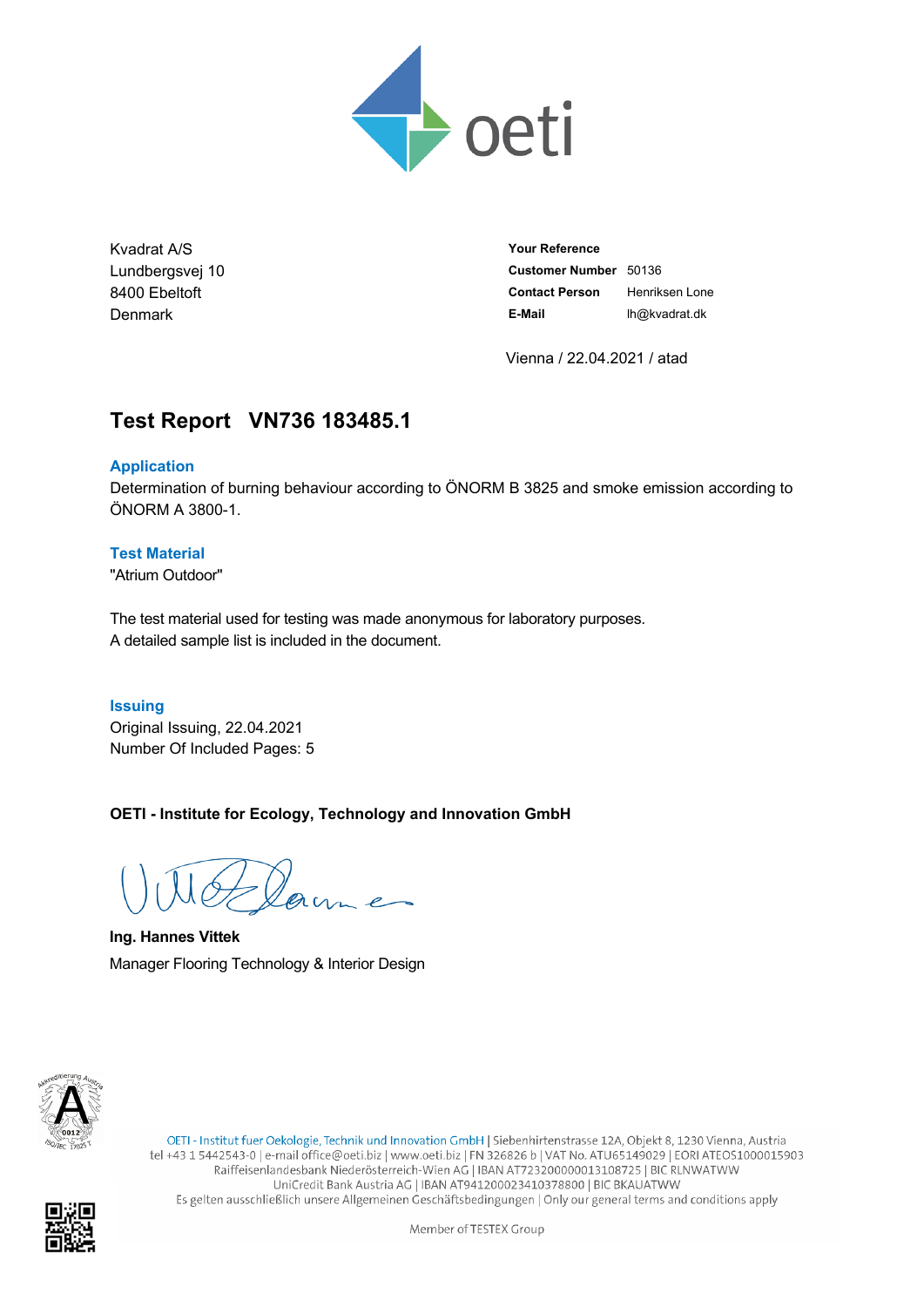

### **1 Application**

| <b>Date of Order</b>                                   | <b>Scope of Order</b>                                 |  |  |  |  |
|--------------------------------------------------------|-------------------------------------------------------|--|--|--|--|
| 19.03.2021                                             | Description Of Specimen - Textile Fabrics - DIN 60000 |  |  |  |  |
| Burning Behaviour Of Upholstery Fabrics - ÖNORM B 3825 |                                                       |  |  |  |  |
|                                                        | Smoke Emission - ÖNORM A 3800-1                       |  |  |  |  |

### **2 Samples**

| No. Receipt | <b>Sample Identification</b> |
|-------------|------------------------------|
| 24.03.2021  | "Atrium Outdoor"             |

(Unless otherwise stated samples are provided by the customer.)

### **3 Tests Performed / Results**

# **\*Description Of Specimen - Textile Fabrics DIN 60000**

Tested sample: **#1 "Atrium Outdoor"**

| Type of fibre:             | 100% Trevira CS                |  |  |
|----------------------------|--------------------------------|--|--|
|                            | (declaration by the applicant) |  |  |
| Technological description: | 'Woven fabric_                 |  |  |

According to the current version of the relevant European Directives, fibre materials with a mass percentage of < 2 % are not specified.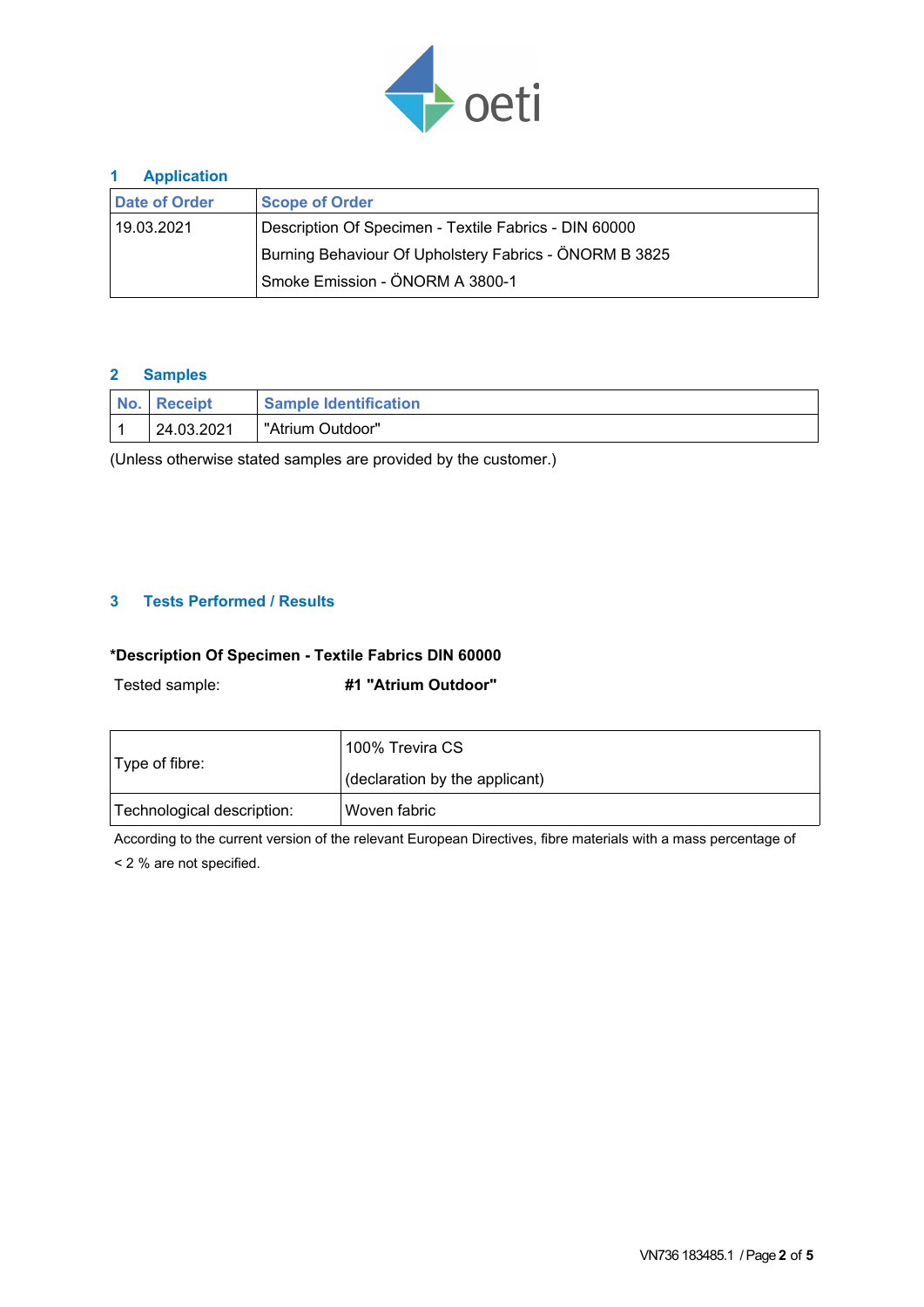

### **Burning Behaviour Of Upholstery Fabrics ÖNORM B 3825**

| Tested sample              | #1 "Atrium Outdoor"                                                  |
|----------------------------|----------------------------------------------------------------------|
| Arrangement of upholstery: | Arrangement A: free chosen upholstery                                |
| Kind of upholstery:        | high resilient foam, properties: Burning behaviour: "schwerbrennbar" |
|                            | according to ÖNORM A 3800-1, Designation: RF 5560, Producer:         |
|                            | Eurofoam                                                             |

Number of test specimens: Longitudinal direction 3 / Cross direction 3

| <b>Direction</b> | <b>Specimen</b> | <b>Burning-</b><br>time<br>[sec] | Afterflame-<br>time [sec] | Afterglow-<br>time [sec] | Flame- spread<br>rate [mm/sec] | Self-<br>extinguishing<br>before reaching<br>measuring<br>mark |
|------------------|-----------------|----------------------------------|---------------------------|--------------------------|--------------------------------|----------------------------------------------------------------|
| Length           | 1               | none                             | 0                         | $\mathbf 0$              | --                             | yes                                                            |
|                  | $\overline{2}$  | none                             | 0                         | 0                        |                                | yes                                                            |
|                  | 3               | none                             | 0                         | 0                        | --                             | yes                                                            |
| Cross            | 1               | none                             | 0                         | $\mathbf{0}$             | --                             | yes                                                            |
|                  | $\overline{2}$  | none                             | 0                         | 0                        |                                | yes                                                            |
|                  | 3               | none                             | 0                         | 0                        |                                | yes                                                            |

Secondary effects of burning:

Behaviour of the covering fabric: self-extinguished of the covering fabric Behaviour of the upholstery: self-extinguished of the upholstery

#### **Classification**

According to the classification criteria the tested sample can be classified as

### **"schwerbrennbar" according to ÖNORM B 3825**

Comments: This test is a compound test at which the furniture fabric will always be tested combined with upholstery. Classification, therefore, relates only to the described arrangement of specimens and foam used.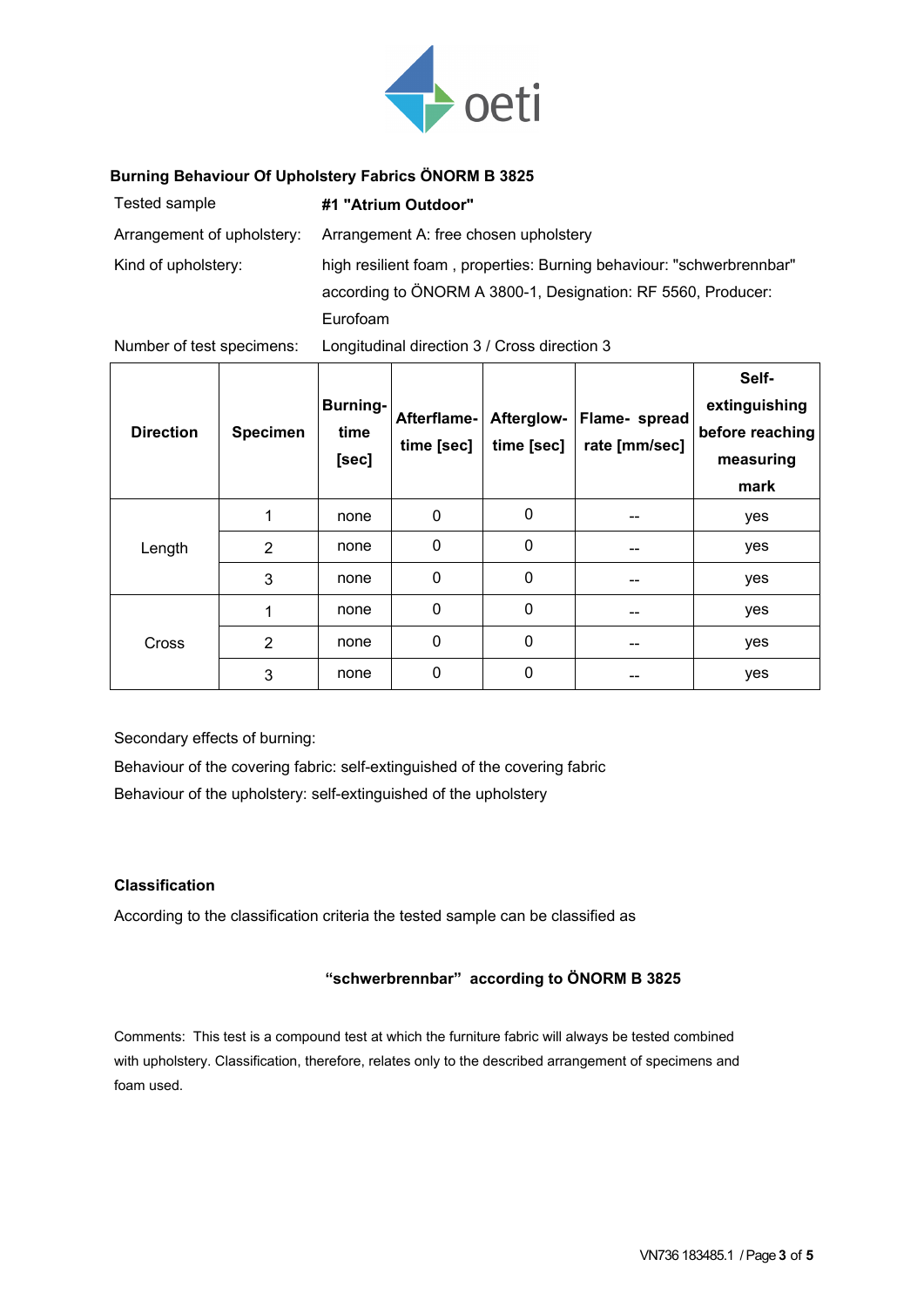

# **Smoke Emission ÖNORM A 3800-1**

Tested sample: **#1 "Atrium Outdoor"**

Arrangement of the specimen: loose

| Maximum smoke emission [%] |            |            |            |            |            |  |  |  |
|----------------------------|------------|------------|------------|------------|------------|--|--|--|
| Specimen 1                 | Specimen 2 | Specimen 3 | Specimen 4 | Specimen 5 | Mean value |  |  |  |
| 25                         | 16         | 26         | 15         | 41         | 25         |  |  |  |

## **Classification**

According to the classification criteria the tested sample can be classified as:

**"Q1:schwachqualmend" according to ÖNORM A 3800-1**